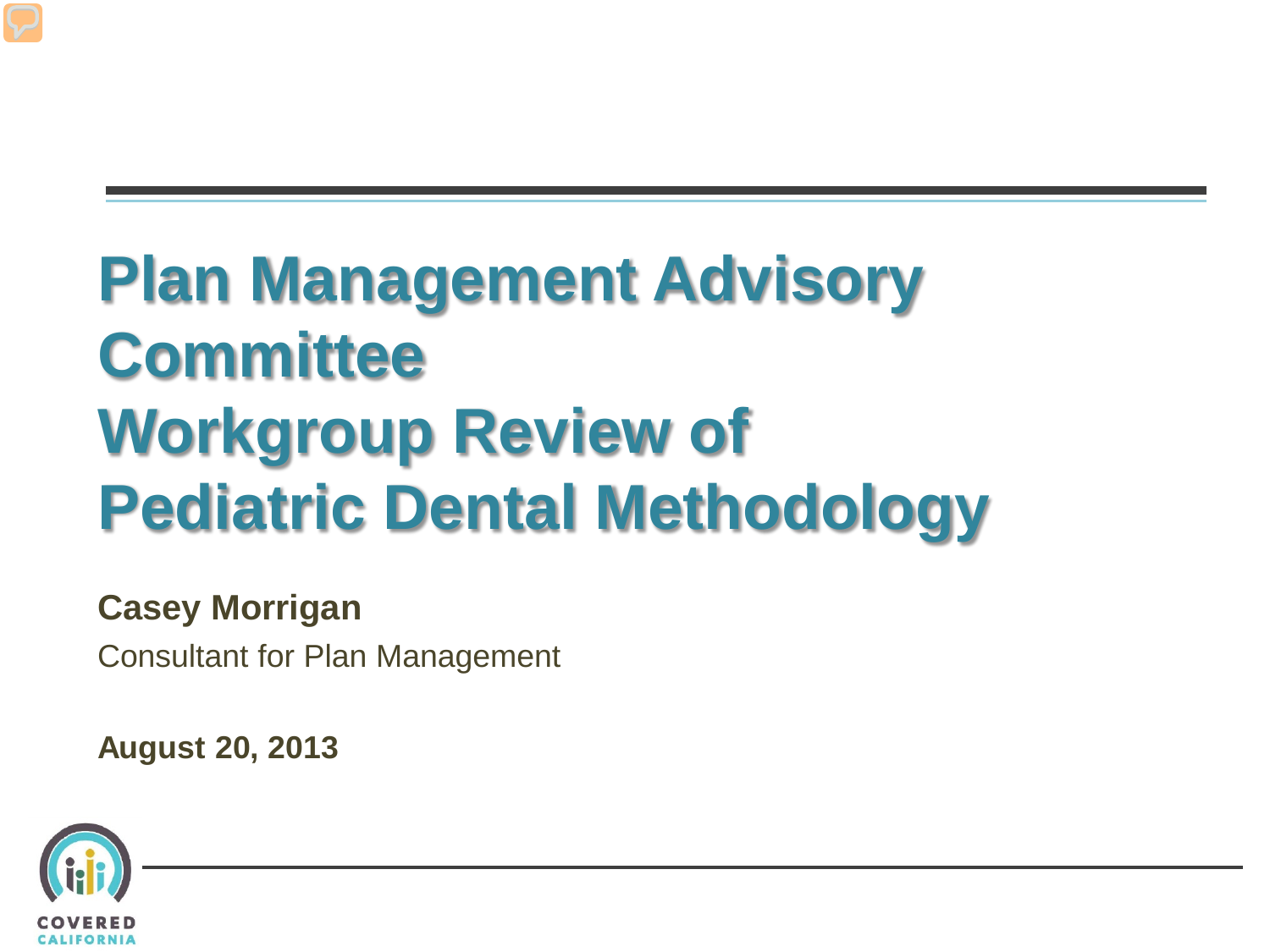### **Workgroup Review of Pediatric Dental Methodology**

• August 8 Special Board Meeting

• Scope requested from Wakely

• Policy and actuarial analysis

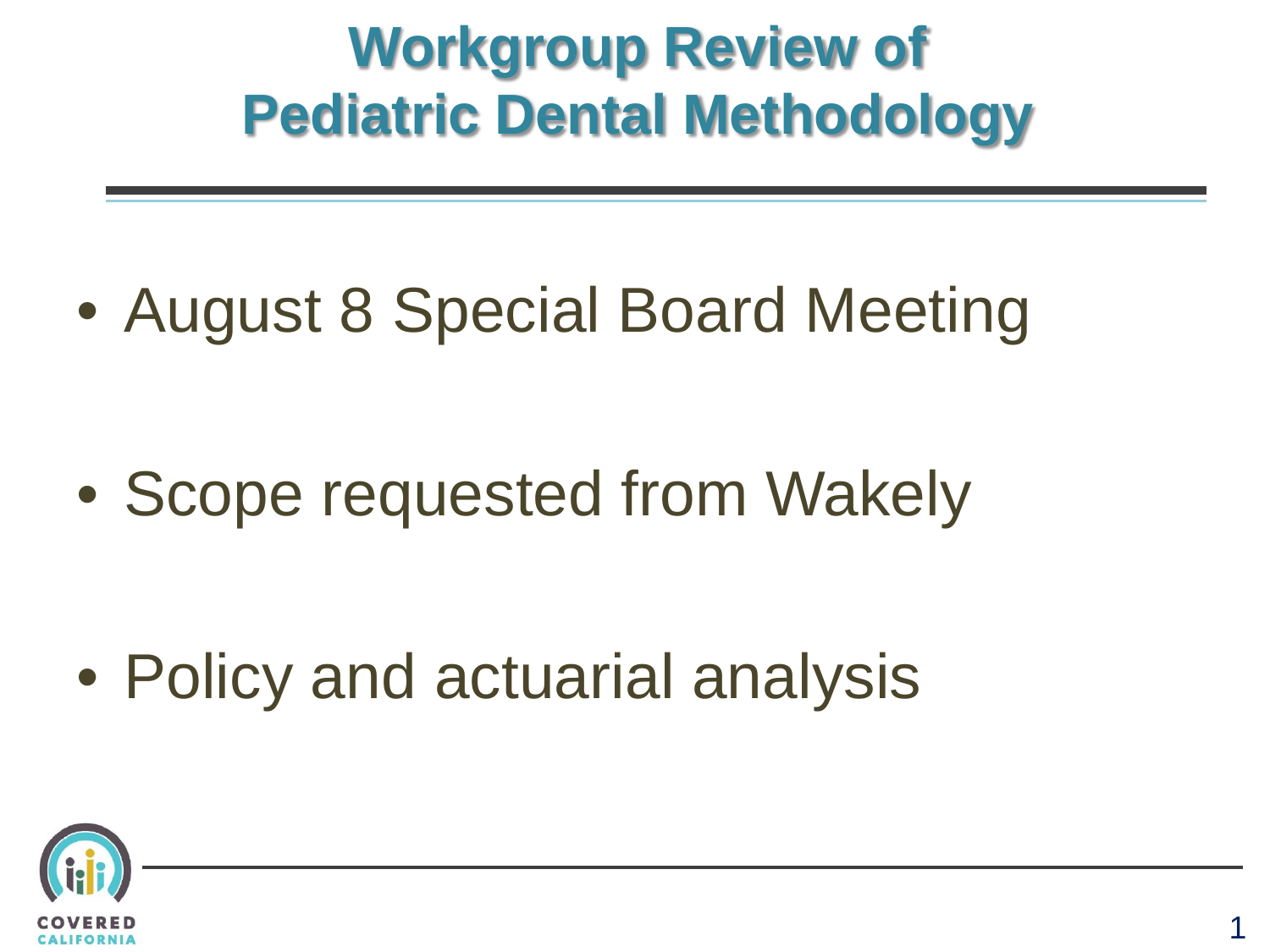#### **Covered California Pediatric Dental 2015**

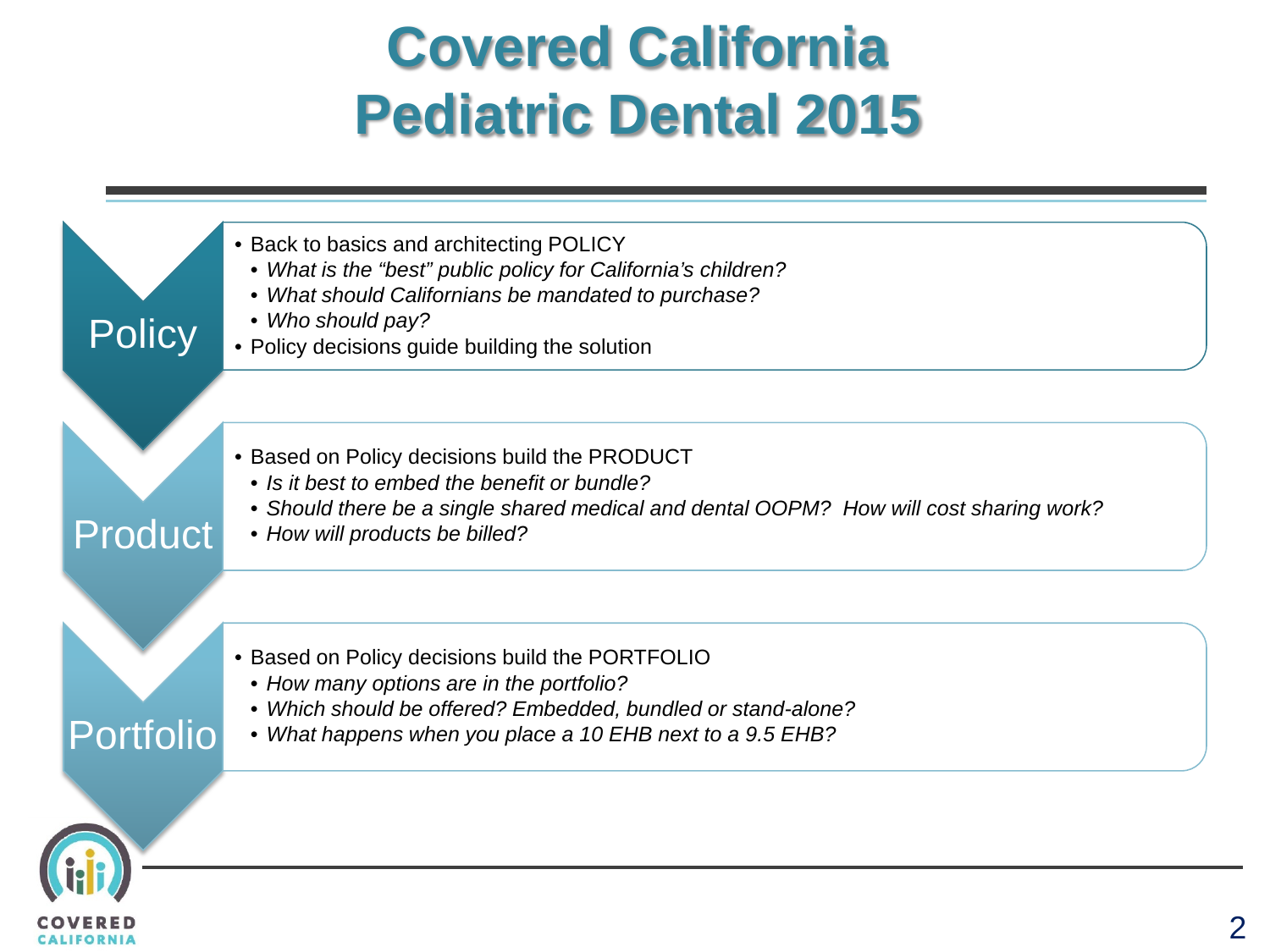## **Covered California Pediatric Dental Next Steps**

- August 8 Special Board Meeting
	- Mandatory enrollment vs. purchase for 2014
- Q4 2013 Official Re-launch of Pediatric Dental Project
	- Begin with architecting the right policy
	- Follow with designing the product
	- Finish with building the portfolio
	- Target open-enrollment for the 2015 plan year
	- Stakeholder transparency commitment
		- Seek input
		- Communicate decisions

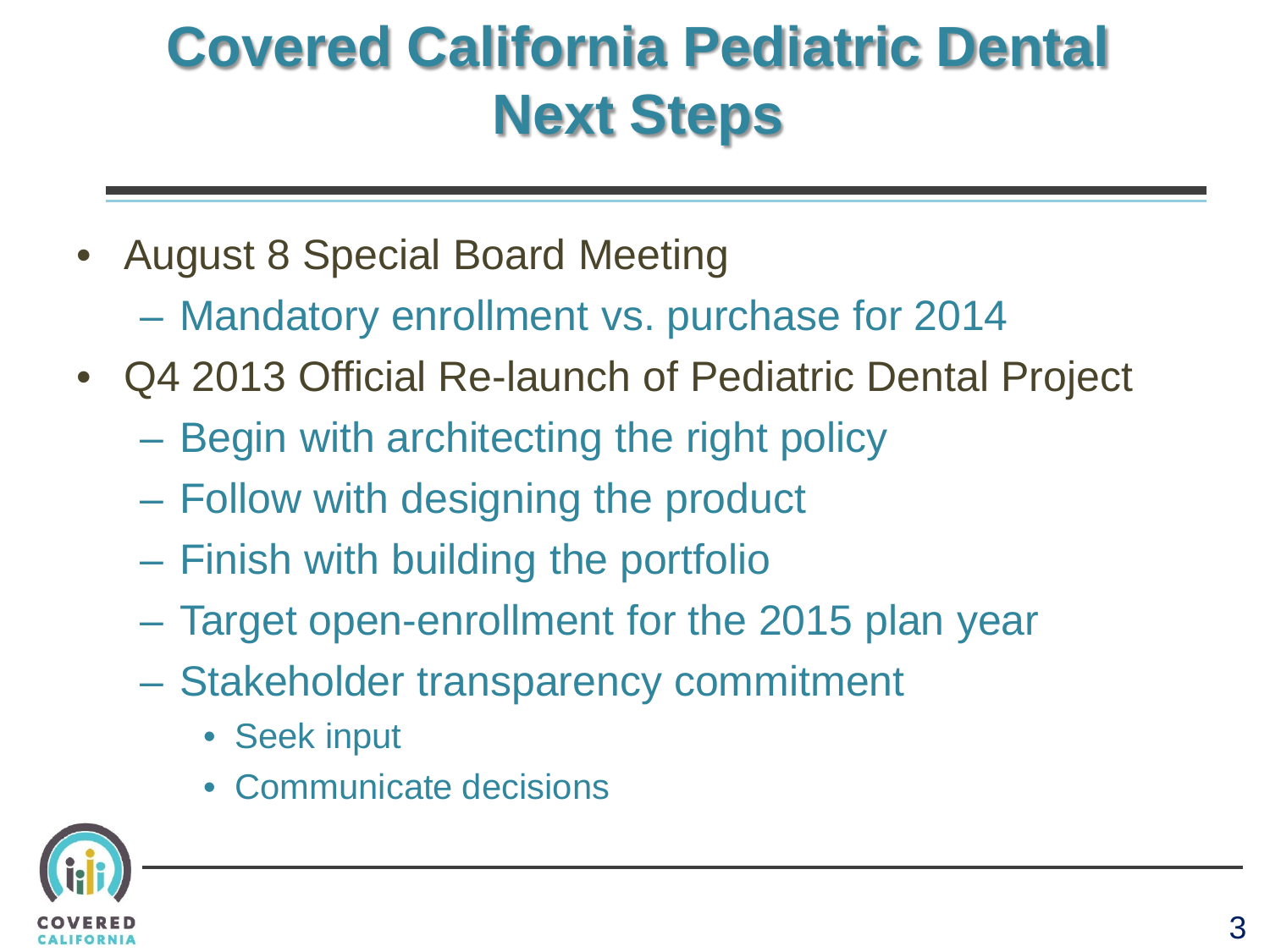### **Workgroup Review of Pediatric Dental Methodology**

#### **Overview of Methods**

- Research other exchanges
- Review pricing, premium, out-of-pocket impacts
- Understand utilization